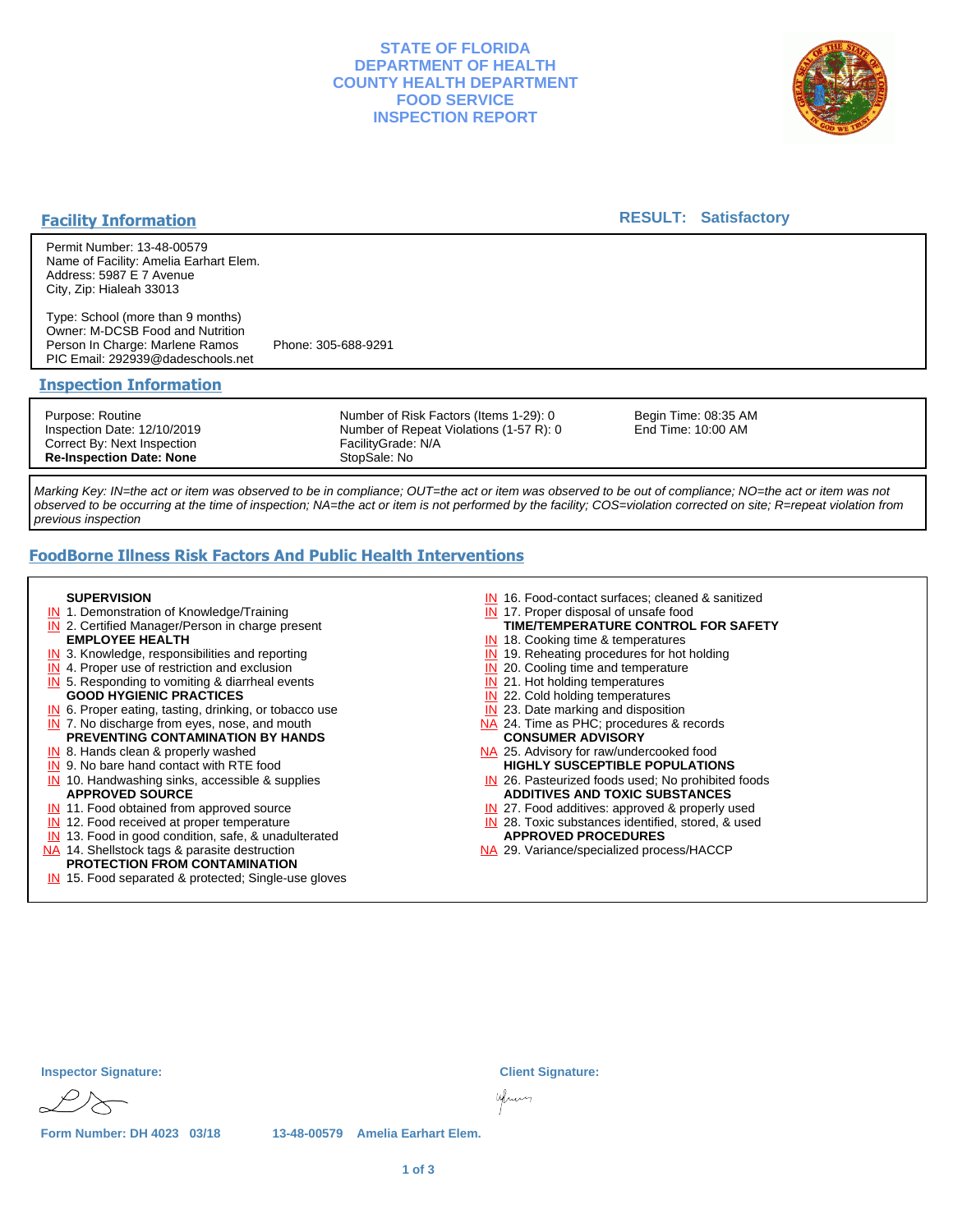## **STATE OF FLORIDA DEPARTMENT OF HEALTH COUNTY HEALTH DEPARTMENT FOOD SERVICE INSPECTION REPORT**



## **Good Retail Practices**

#### **SAFE FOOD AND WATER**

- **IN** 30. Pasteurized eggs used where required
- IN 31. Water & ice from approved source
- NA 32. Variance obtained for special processing **FOOD TEMPERATURE CONTROL**
- 
- **IN** 33. Proper cooling methods; adequate equipment
- **IN** 34. Plant food properly cooked for hot holding
- **IN** 35. Approved thawing methods
- IN 36. Thermometers provided & accurate **FOOD IDENTIFICATION**
- IN 37. Food properly labeled; original container **PREVENTION OF FOOD CONTAMINATION**
- IN 38. Insects, rodents, & animals not present
- **IN** 39. No Contamination (preparation, storage, display)
- IN 40. Personal cleanliness
- IN 41. Wiping cloths: properly used & stored
- IN 42. Washing fruits & vegetables
- **PROPER USE OF UTENSILS**
- IN 43. In-use utensils: properly stored
- **OUT** 44. Equipment & linens: stored, dried, & handled
- IN 45. Single-use/single-service articles: stored & used
- IN 46. Slash resistant/cloth gloves used properly
- **UTENSILS, EQUIPMENT AND VENDING**
- IN 47. Food & non-food contact surfaces
- IN 48. Ware washing: installed, maintained, & used; test strips
- IN 49. Non-food contact surfaces clean
- **PHYSICAL FACILITIES**
- IN 50. Hot & cold water available; adequate pressure
- IN 51. Plumbing installed; proper backflow devices
- IN 52. Sewage & waste water properly disposed
- IN 53. Toilet facilities: supplied, & cleaned
- **OUT** 54. Garbage & refuse disposal
- **OUT** 55. Facilities installed, maintained, & clean
- **OUT** 56. Ventilation & lighting
- IN 57. Permit; Fees; Application; Plans

This form serves as a "Notice of Non-Compliance" pursuant to section 120.695, Florida Statutes. Items marked as "out" violate one or more of the requirements of Chapter 64E-11, the Florida Administrative Code or Chapter 381.0072, Florida Statutes. Violations must be corrected within the time period indicated above. Continued operation of this facility without making these corrections is a violation. Failure to correct violations in the time frame specified may result in enforcement action being initiated by the Department of Health.

#### **Violations Comments**

Violation #44. Equipment & linens: stored, dried, & handled

Refrigerator located between serving line of elementary and middle school it's broken. The refrigerator number is 1106363. PIC indicated that it's not cooling properly. PIC indicated that issue was submitted on December 4, 2019.

CODE REFERENCE: 64E-11.003(4). Utensils and equipment must be cleaned, sanitized and air dried prior to storage. Utensils, equipment, and linens must be properly cleaned and stored.

Violation #54. Garbage & refuse disposal

-Observed trash bags outside of dumpster. Observed dumpster empty. Solid waste disposal should be properly disposed to provide vermin control.

CODE REFERENCE: 64E-11.003(5). Garbage shall be disposed of to prevent vector harborage. Trash cans will be durable, cleanable, leak proof, insect and rodent resistant, and non-absorbent. Outside storage area shall be of a smooth, non-absorbent material and sloped to a drain.

Violation #55. Facilities installed, maintained, & clean

-Observed accumulated dust on air fans and vents. Clean and sanitize to prevent contamination.

CODE REFERENCE: 64E-11.003(5). Floors, walls, and ceilings shall be smooth, durable, easily cleanable, and non-absorbent. Exterior areas shall be kept cleaned.

#### Violation #56. Ventilation & lighting

-Observed light bulbs burned-out from the freezer located next to the managers office and the freezer located inside of managers office located next to the right of entrance.

CODE REFERENCE: 64E-11.003(6)(a). Adequate exhaust ventilation hood systems in food prep and warewashing areas shall be provided and designed. 50 foot candles shall be at surfaces where employees work with food and 20 foot candles shall be at surfaces where food is provided to consumers.

**Inspector Signature: Client Signature:**